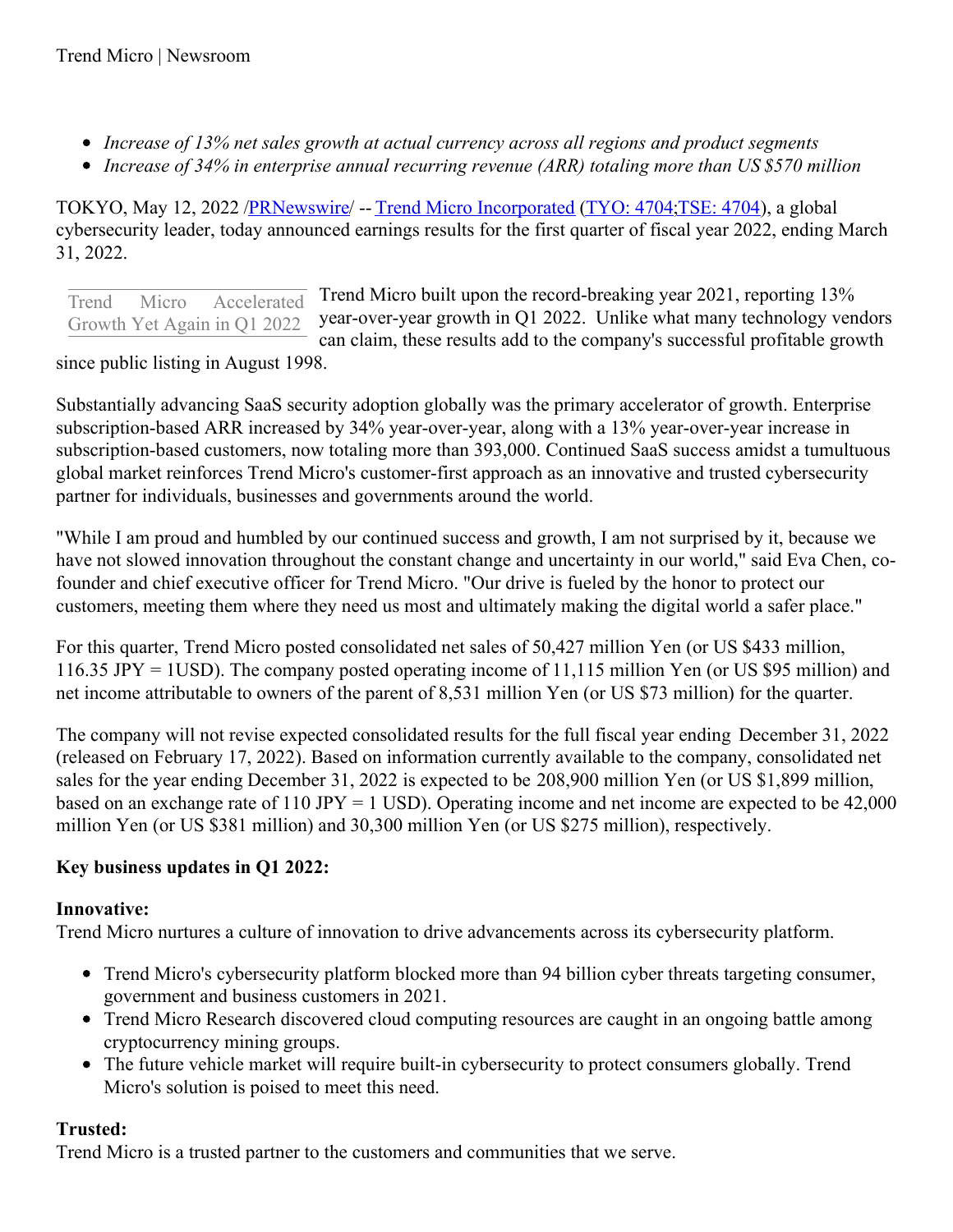- Trend Micro's commitment to securing US federal organizations was advanced through a partnership with Coalfire.
- A vulnerability disclosed during the company's Pwn2Own competition helped protect Samba users before real-world exploits could occur.
- Trend Micro's program to educate kids and families had a record-breaking year in 2021, reaching more than 3 million people globally.

### **Global:**

Trend Micro has the most geographically dispersed customers in the industry; those millions of sensors inform products and customer support.

- A global survey found that over 90% of IT and business decision makers were concerned about ransomware attacks, requiring a strong partner with global intelligence to best mitigate their risk.
- Trend Micro's global threat intelligence engines and researchers observed multiple attacks and threats stemming from Russia's invasion of Ukraine. This intelligence was shared to help protect businesses and consumers who may be impacted by these threats.
- The company added an integration with Palo Alto Networks Cortex™ XSOAR to simplify investigations and response times for joint customers.

#### **New Patents Filed:**

Trend Micro was awarded the following patents in Q1 2022:

|          | <b>Patent No. Issue Date Title</b> |                                                               |
|----------|------------------------------------|---------------------------------------------------------------|
| 11258601 |                                    | 02/22/2022 Systems and methods for distributed digital rights |
|          |                                    | management with decentralized key management                  |
| 11258825 |                                    | 02/22/2022 Computer Network Monitoring with Event Prediction  |
| 11263500 |                                    | $03/01/2022$ Image detection methods and apparatus            |
| 11270000 |                                    | 03/08/2022 Generation of file digests for detecting malicious |
|          |                                    | executable files                                              |
| 11288594 |                                    | 03/29/2022 Domain Classification                              |

#### **Notice Regarding Forward-Looking Statements**

Certain statements that are made in this release are forward-looking statements. These forward-looking statements are based on management's current assumptions and beliefs in light of the information currently available, but involve known and unknown risks and uncertainties. Many important factors could cause actual results to differ materially from those expressed in forward-looking statements. These factors include:

- Difficulties in addressing new threats and other computer security problems
- Timing of new product introductions and lack of market acceptance for new products
- The level of continuing demand for, and timing of sales of, existing products
- Rapid technological change within the security software industry
- Changes in customer needs for security software
- Existing products and new product introductions by competitors and pricing of those products
- Declining prices for products and services
- The effect of future acquisitions on our financial condition and results of operations
- The effect of adverse economic trends on principal markets
- The effect of foreign exchange fluctuations on our results of operations
- An increase in the incidence of product returns
- The potential lack of attractive investment targets and difficulties in successfully executing our investment strategy
- New and potentially unforeseen risks and liabilities associated with the internet of things, the use of